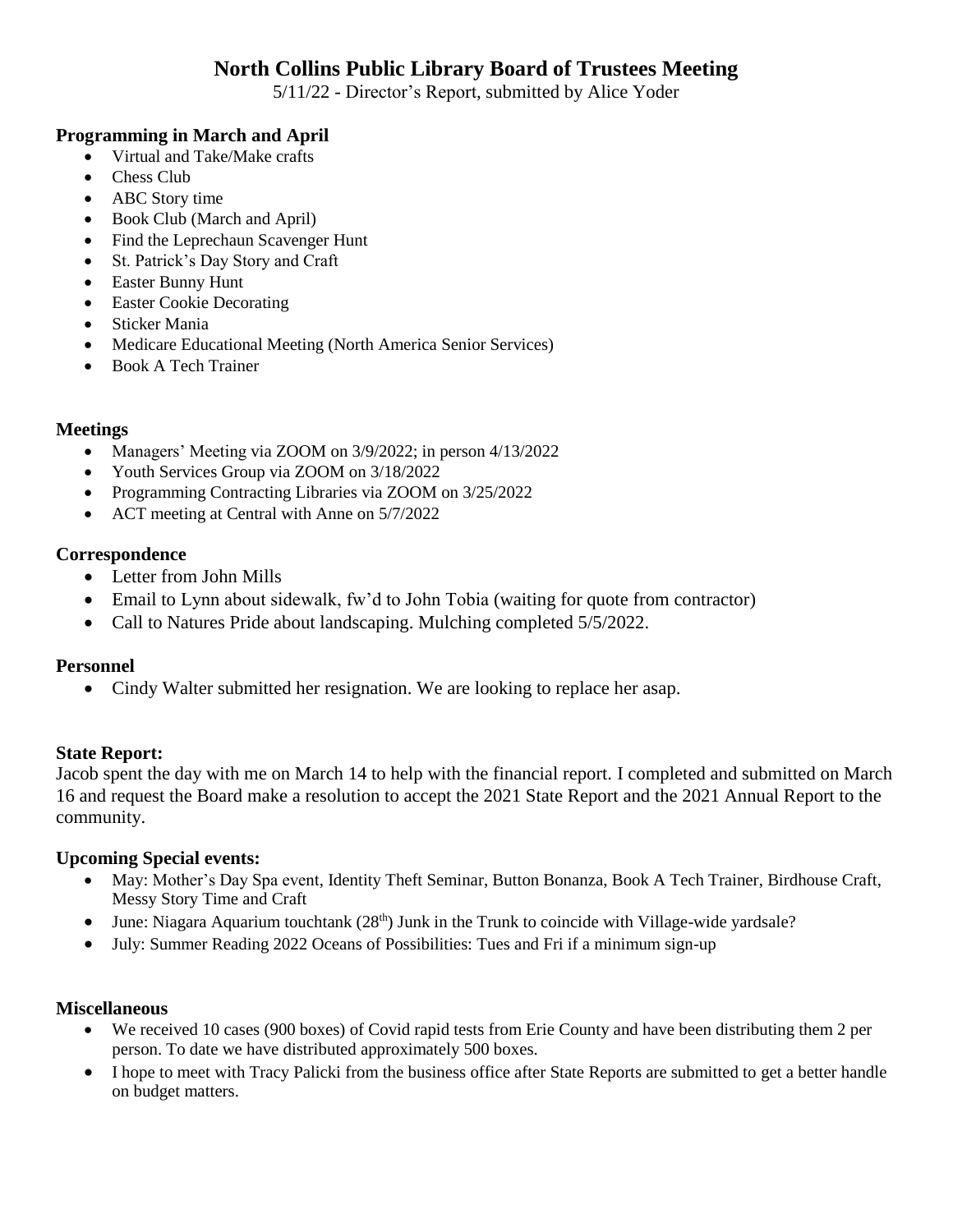In April we will begin to see an uptick in circulation because of autorenewals (library where item is checked out gets the circulation count for renewal).

|  |  | <b>March 2022 Statistics</b> |
|--|--|------------------------------|
|--|--|------------------------------|

|                                | <b>March</b> |      |               | <b>Year to Date</b> |      |               |  |
|--------------------------------|--------------|------|---------------|---------------------|------|---------------|--|
| <b>Type</b>                    | 2022         | 2021 | <b>Change</b> | 2022                | 2021 | <b>Change</b> |  |
| <b>Circulation</b>             | 1186         | 1179 | .6%           | 2734                | 3039 | $-9.7\%$      |  |
| <b>Library Visits</b>          | 1022         | 894  | 14.3%         | 2546                | 2378 | 7.1%          |  |
| <b>Computer Use</b>            | 104          | 154  | $-32.5%$      | 260                 | 452  | $-42.5%$      |  |
| <b>WIFI</b>                    | 368          | 333  | 10.5%         | 946                 | 755  | 25.3%         |  |
| <b>Virtual Programming</b>     | 843          | 311  | 171%          | 1511                | 990  | 52.6%         |  |
| <b>Traditional Programming</b> | 183          | 54   | 238.8%        | 483                 | 253  | 90.9%         |  |

\*Note: In 2021 we have changed how we count Virtual numbers.

Traditional programs previously counted (like guessing jar) are not considered actual programming.

|                                | <b>April</b> |      |               | <b>Year to Date</b> |      |               |  |
|--------------------------------|--------------|------|---------------|---------------------|------|---------------|--|
| <b>Type</b>                    | 2022         | 2021 | <b>Change</b> | 2022                | 2021 | <b>Change</b> |  |
| <b>Circulation</b>             | 1588         | 913  | 73.9%         | 4331                | 3952 | 9.6%          |  |
| <b>Library Visits</b>          | 1008         | 789  | 27.8%         | 3554                | 3167 | 12.2%         |  |
| <b>Computer Use</b>            | 111          | 121  | $-8.3\%$      | 371                 | 573  | $-35.3%$      |  |
| <b>WIFI</b>                    | 402          | 286  | 40.6%         | 1348                | 1041 | 29.5%         |  |
| <b>Virtual Programming</b>     |              |      |               |                     |      |               |  |
| <b>Traditional Programming</b> |              |      |               |                     |      |               |  |

\*Note: In 2021 we have changed how we count Virtual numbers.

Traditional programs previously counted (like guessing jar) are not considered actual programming.